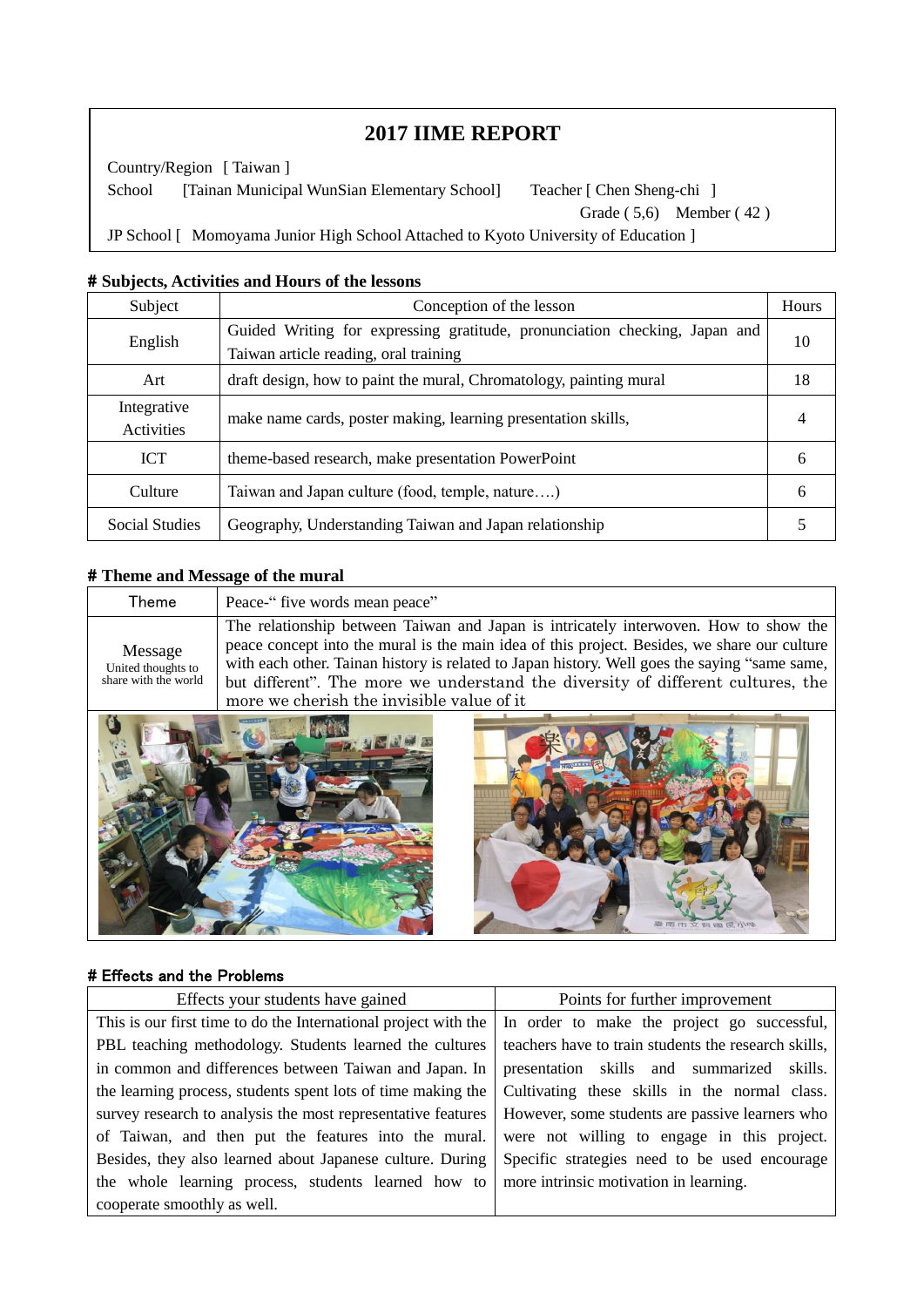|  |  | # How has your impression toward your partner's country/region and the world changed? |  |
|--|--|---------------------------------------------------------------------------------------|--|
|  |  |                                                                                       |  |

| Changes in the students                               | Changes in the teachers                                |
|-------------------------------------------------------|--------------------------------------------------------|
| Some of low achievers start to learn English          | PBL teaching approach is new to teacher, so the        |
| automatically because they want to do their best when | teacher has to change his teaching styles to the PBL   |
| they introduce themselves and Taiwan cultures to      | one. Besides, this is the first time to do the project |
| Japanese students.                                    | with the foreign teacher. Teachers were excited to see |
|                                                       | more active participation and cooperation while        |
|                                                       | students were working on different tasks. When the     |
|                                                       | teacher saw some of the low achievers practice         |
|                                                       | English automatically, the teacher felt relieved.      |

## **# Flow of the Activity**

| Content                                               | Month | What you did                                                                                                                                                                                                                                                                                                                                                                                                                                                                           | Your students<br>attitude/reflection                                                                                                                                                                                                                                                                                                                                                                                                                                                            | Subject                                                                                                 |
|-------------------------------------------------------|-------|----------------------------------------------------------------------------------------------------------------------------------------------------------------------------------------------------------------------------------------------------------------------------------------------------------------------------------------------------------------------------------------------------------------------------------------------------------------------------------------|-------------------------------------------------------------------------------------------------------------------------------------------------------------------------------------------------------------------------------------------------------------------------------------------------------------------------------------------------------------------------------------------------------------------------------------------------------------------------------------------------|---------------------------------------------------------------------------------------------------------|
| <b>MEET</b><br>Self-<br>introduction                  | Sept. | Teachers and students introduced<br>themselves to get know each other well.<br>We post students' self-introductions<br>on the forum. We also did the little<br>research on Kyoto's history and<br>development.                                                                                                                                                                                                                                                                         | were excited<br>Students<br>to<br>introduce themselves by the<br>video reference, and they<br>really wanted to make some<br>friends abroad. Writing and<br>speaking fluently in English<br>is not easy for them. But they<br>tried their best practicing and<br>practicing because they were<br>excited to meet the friends<br>from Japan.                                                                                                                                                      | English<br>Research<br>ability<br><b>ICT</b>                                                            |
| <b>SHARE</b><br>Research on<br>the theme              | Oct.  | We have three face to face skype sessions.<br>One is the teacher discussion and others<br>are students' discussion. We discussed the<br>content of mural. The content should<br>include several special features of local<br>culture, such as mountains, a famous river,<br>two or three traditional local people and<br>five words which represents "peace".<br>Students also asked ten questions with<br>each other to get more understandings of<br>Japanese and Taiwanese culture. | Six graders investigated<br>Japanese culture and fifth<br>graders investigated Taiwanese<br>culture. When they done their<br>research, they present with<br>each other to learn Taiwanese<br>and Japanese culture. Students<br>were interested to find out the<br>things in common and<br>different between cultures of<br>Japan and Taiwan. Students<br>were focused on making the<br>survey report in English, and<br>they feel satisfied to present<br>face-to face in the skype<br>session. | English<br>Social<br><b>Studies</b><br>Integrati<br>ve<br>Activity<br><b>ICT</b><br>Research<br>Ability |
| <b>UNITE</b><br>United<br>message/<br>Mural<br>design | Nov.  | In this month, we started to discuss<br>the content of the mural. There are<br>some elements we have to put them<br>in the mural. Those are mountains,<br>rivers, temples, buildings, food and<br>five "peace" words. We finished our<br>four mural drafts and post them on<br>the forum.                                                                                                                                                                                              | Students showed the<br>positivity in discussing<br>and uniting the ideas of<br>mural. They were happy to<br>see their concepts<br>combine perfectly with<br>students abroad.                                                                                                                                                                                                                                                                                                                    | <b>ICT</b><br>English<br>Integrati<br>ve<br>Activity                                                    |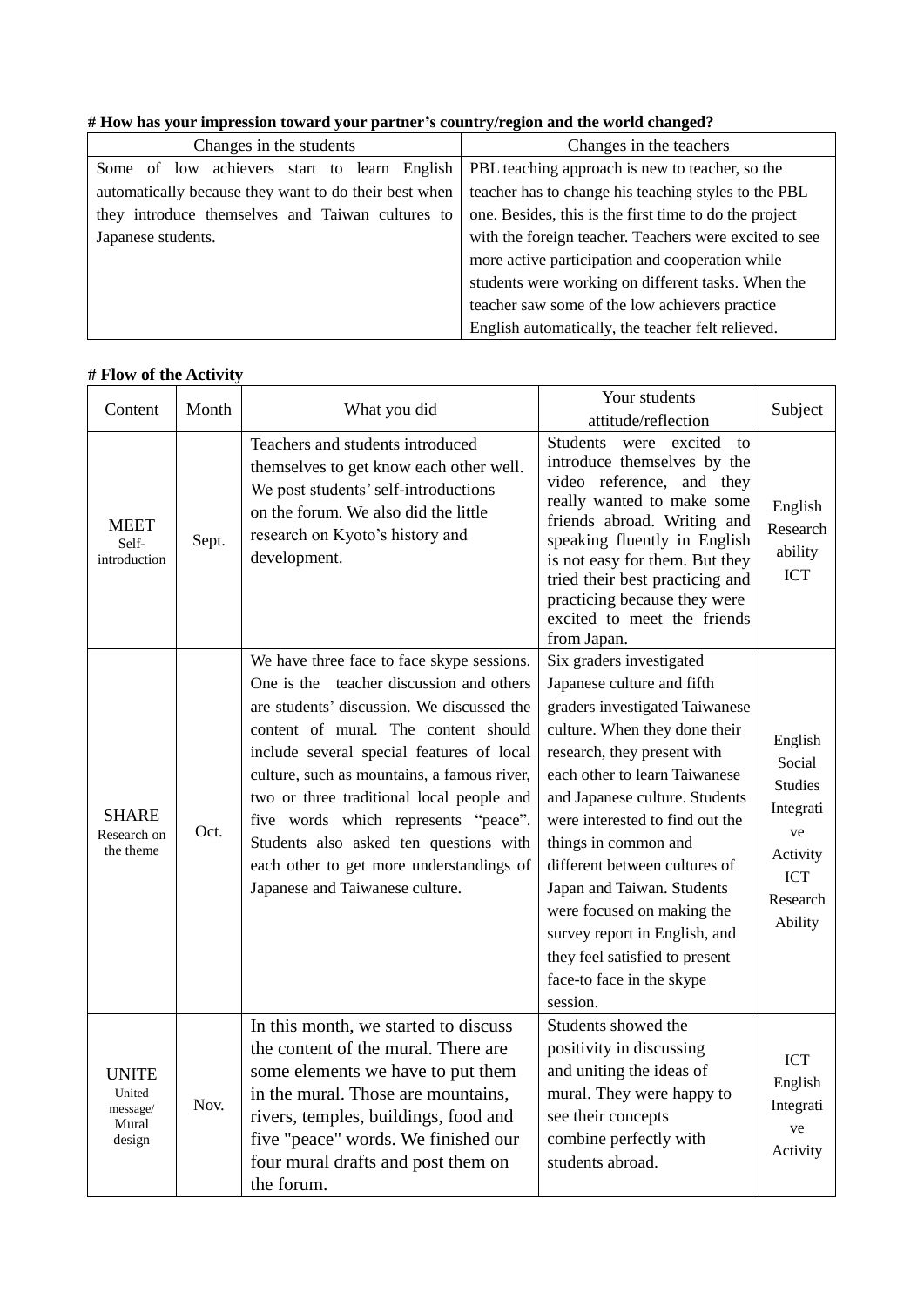| <b>CREATE</b><br>Mural<br>painting                                  | Jan.<br>Feb. | In this term, we spent one month<br>finishing the mural. Students cooperate<br>and collaborate with each other. We<br>finished the mural on February 23rd. We<br>sent it back on February 25 <sup>th</sup> . We also<br>held an exhibition in art class to show<br>our result. Everyone who saw the mural<br>was very impressive about our<br>cooperation work. | We used winter vocation to<br>finish the mural. Students<br>worked very hard to finish<br>the mural and recording task.<br>They were very happy and<br>satisfied with their job.                                                                                                                           | Art<br>English                                                     |
|---------------------------------------------------------------------|--------------|-----------------------------------------------------------------------------------------------------------------------------------------------------------------------------------------------------------------------------------------------------------------------------------------------------------------------------------------------------------------|------------------------------------------------------------------------------------------------------------------------------------------------------------------------------------------------------------------------------------------------------------------------------------------------------------|--------------------------------------------------------------------|
| <b>APPRECI</b><br>ATE<br>Reflection<br>Appreciat<br>10 <sub>n</sub> | March        | After sending back the mural, we had a<br>skype session to talk about our mural<br>painting. In order to present the mural<br>content to the foreigner students, we<br>read a lot of historical materials about<br>our mural content drawing. Students<br>also prepare some words to say thank<br>you to the Japanese students.                                 | Students work very hard on<br>their final presentation. They<br>made PowerPoints by<br>themselves and thought about<br>the presentation styles.<br>Students felt really proud and<br>excited to present the mural in<br>front of all the students. They<br>had a sense of achievement<br>about their work. | English<br>Social<br><b>Studies</b><br>Integrati<br>ve<br>Activity |

### **# Effect and evaluation gained through the collaborative learning**

Evaluation: Rank 5 to 1 (5: very effective / 4: effective / 3: so- so / 2: not so effective / 1: not effective at all)

| Expected effect                           | Evaluation              | Scenes / points teachers felt the effects                                                                                                                                                                                                                                                                                                                                                                                                           |
|-------------------------------------------|-------------------------|-----------------------------------------------------------------------------------------------------------------------------------------------------------------------------------------------------------------------------------------------------------------------------------------------------------------------------------------------------------------------------------------------------------------------------------------------------|
| Understanding your<br>own cultures        | $\overline{\mathbf{4}}$ | Students were divided into five groups to investigate Taiwanese and<br>Japanese culture based on their research topics. They collected data<br>and made their research into PowerPoints during the computer class.<br>Then, they present their culture research to Japanese students. Thanks<br>to the extra efforts made by Homeroom Teachers, students learned<br>more about the traditional Taiwanese cultures on integrative activity<br>class. |
| Understanding your<br>partner's cultures  | 3                       | They learned the partner's cultures by handout and ppt from English<br>teachers and the brief reports from Japanese students in the skype<br>session.                                                                                                                                                                                                                                                                                               |
| Information literacy<br>(research, share) | 3                       | Students didn't have the chance to do the research on the computer<br>by their own. They did not deal with the technical problem while<br>the Skype talk started. However, after training, they had very good<br>abilities to sort out the data and information<br>they needed on the project. They have good abilities to make a<br>comprehensible PPT to facilitate their oral report.                                                            |